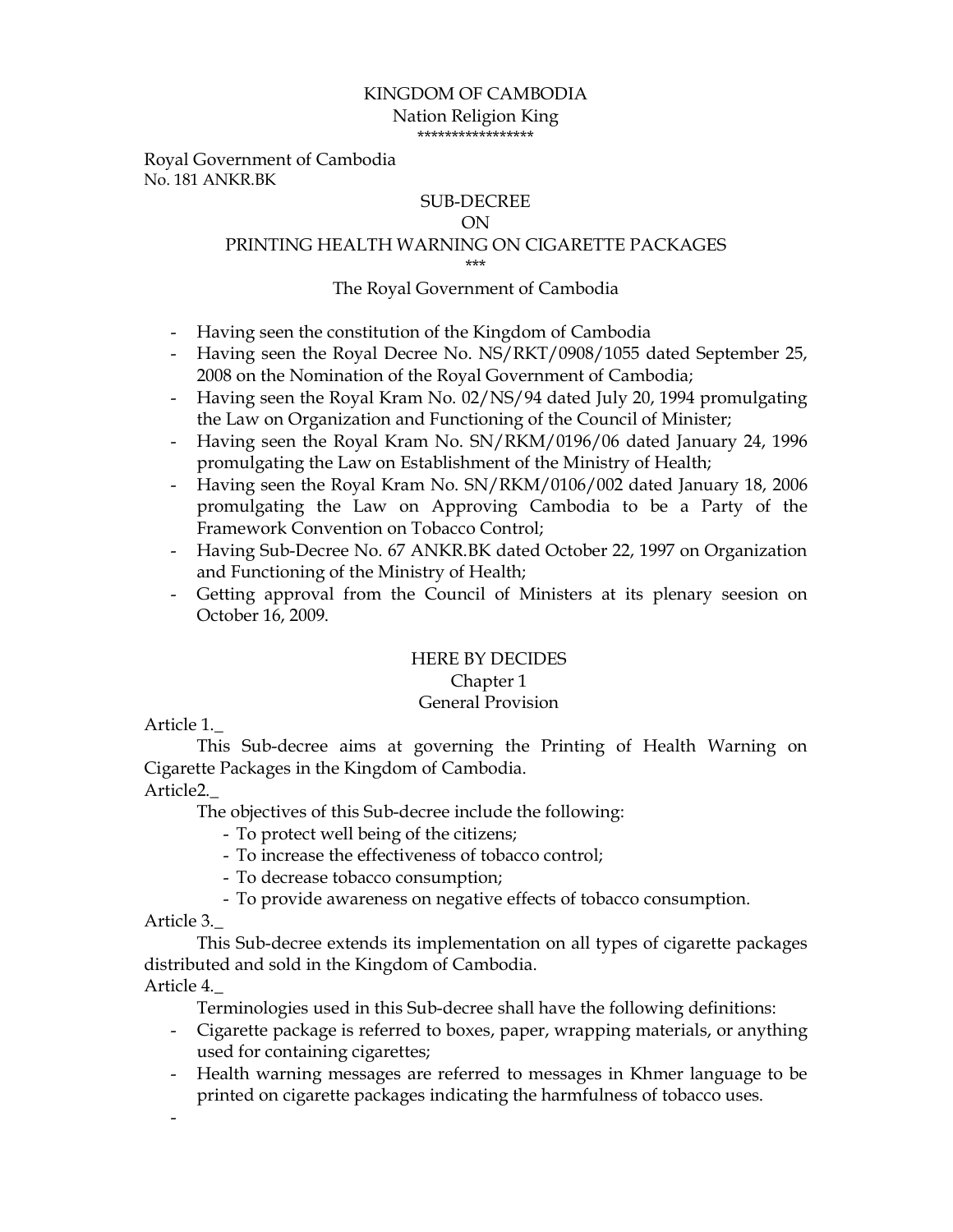#### Chapter 2 Governing Authority

Article 5.\_

 Printing health warning on cigarette packages as stipulated in chapter 3 of this Sub-decree shall be under guidance and control of the Ministry of Health.

#### Chapter 3

# Measures to Print Health Warning on Cigarette Packages

Article 6.\_

Local produced or imported cigarettes for distribution and sale in the Kingdom of Cambodia shall be printed health warning in Khmer language indicating harmfulness of tobacco uses on cigarette packages.

Health warning must be readable, visible, specific, unbleached, text must not be obliterated.

Article 7.\_

 Size and location of Health Warning to be printed on cigarette packages shall response to special characteristics as follow:

- Health Warning shall cover at least 30 (Thirty)%;

- Health Warning shall be printed on both sides of principal display areas. Article 8.\_

 Health Warning samples complied with article 6 and article 7 of this Subdecree, and the ways to rotate Health Warning shall be determined by Prakas of the Minister of Health.

### Chapter 4

#### Punishments

Article 9.\_

 Local manufacturers, importers for distribution and sale who do not obey provisions of this Sub-decree shall be punished as follow:

- Written warning;
- Temporarily postpone the business;
- Permanently close the business in case of frequent infringement.

For temporarily postponing the business and permanently closing the business, there shall be approval from the leader of the Royal Government.

#### Chapter 5

#### Transitional Provision

Article 10.\_

 After this Sub-decree came into effect, local manufacturers and importers for distribution and sale in the Kingdom of Cambodia have a period of 9 (nine) months for printing Health Warning in Khmer language on cigarette packages.

#### Chapter 6

#### Final Provision

Article 11.\_

Any provision that contradicts to this Sub-decree shall be considered as null and void.

Article 12.\_

 Minister in charge of the Council of Ministers, Minister of Economic and Finance, Minister of Health, all concerned Ministers, Secretaries of State, relevant institutions shall implement this Sub-decree from the date of signature.